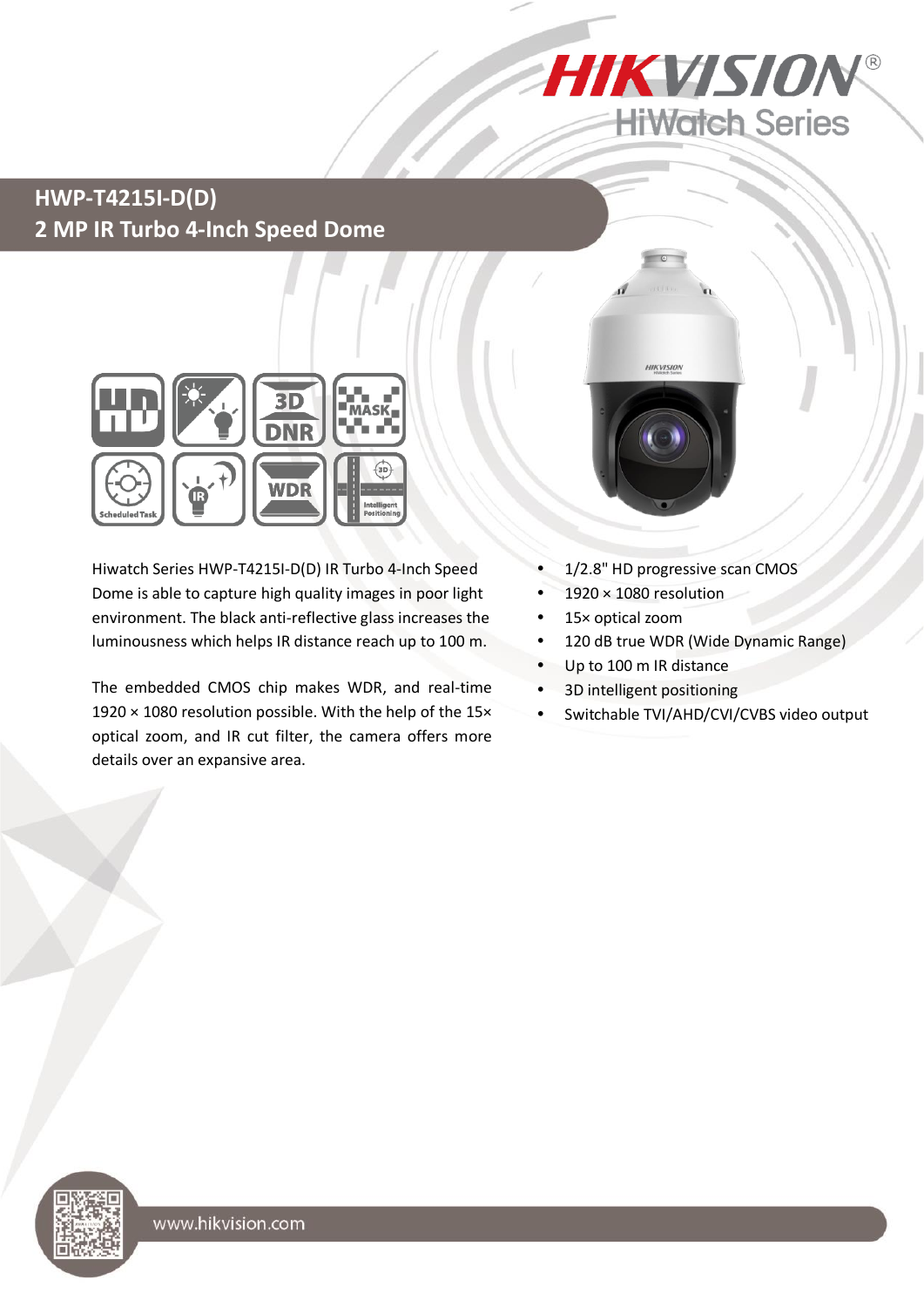

# **Specification**

| <b>Camera</b>            |                                                                                                     |  |
|--------------------------|-----------------------------------------------------------------------------------------------------|--|
| Model                    | HWP-T4215I-D(D)                                                                                     |  |
| Image Sensor             | 1/2.8" progressive scan CMOS                                                                        |  |
| Max. Image Resolution    | $1920 \times 1080$                                                                                  |  |
| <b>Frame Rate</b>        | 50Hz: 25fps @(1920 × 1080)                                                                          |  |
|                          | 60Hz: 30fps @(1920 × 1080)<br>Color: 0.005 Lux @ (F1.6, AGC ON)                                     |  |
| Min. Illumination        | B/W: 0.001 Lux @(F1.6, AGC ON)                                                                      |  |
|                          | 0 lux with IR                                                                                       |  |
| <b>White Balance</b>     | Auto/Hauto/Manual/ATW/Indoor/Outdoor                                                                |  |
| AGC                      | Auto/Manual                                                                                         |  |
| <b>DNR</b>               | 3D DNR                                                                                              |  |
| <b>WDR</b>               | $\geq$ 120 dB                                                                                       |  |
| <b>Shutter Time</b>      | PAL: 1/1 s to 1/10,000 s                                                                            |  |
|                          | NTSC: 1/1 s to 1/10,000 s                                                                           |  |
| Day & Night              | IR cut filter                                                                                       |  |
| Privacy Mask             | 8 programmable privacy masks                                                                        |  |
| Lens                     |                                                                                                     |  |
| Focus Mode               | Auto/Semiauto/Manual                                                                                |  |
| Focal Length             | 5 mm to 75 mm, 15x Optical                                                                          |  |
| Aperture Range           | F 1.6 to F 3.5                                                                                      |  |
| Horizontal Field of View | 53.8° to 4.0° (wide to tele)                                                                        |  |
| Min. Working Distance    | 10 mm to 1500 mm (wide to tele)                                                                     |  |
| Zoom Speed               | Approx. 2.4 s (optical, wide to tele)                                                               |  |
| <b>Pan and Tilt</b>      |                                                                                                     |  |
| Pan Range                | 360° endless                                                                                        |  |
| Pan Speed                | Pan manual speed: 0.1° to 80°/s                                                                     |  |
|                          | Pan preset speed: 80°/s                                                                             |  |
| <b>Tilt Range</b>        | -15° to 90° (auto flip)                                                                             |  |
| <b>Tilt Speed</b>        | Tilt manual speed: 0.1° to 80°/s                                                                    |  |
|                          | Tilt preset speed: 80°/s                                                                            |  |
| Proportional Zoom        | Rotation speed can be adjusted automatically according to zoom multiples                            |  |
| Presets                  | 256                                                                                                 |  |
| Patrol                   | 10 patrols, up to 32 presets per patrol                                                             |  |
| Pattern                  | 5 patterns, with the total recording time no less than 10 minutes                                   |  |
| Power-off Memory         | Support                                                                                             |  |
| Park Action              | Preset/Patrol/Pattern/Pan Scan/Tilt Scan/Panorama Scan/Day Mode/Night Mode/None                     |  |
| PTZ Position Display     | ON/OFF                                                                                              |  |
| <b>Preset Freezing</b>   | Support                                                                                             |  |
| <b>Scheduled Task</b>    | Preset/Patrol/Pattern/Pan Scan/Tilt Scan/Panorama Scan/Day Mode/Night Mode/Zero<br>Calibration/None |  |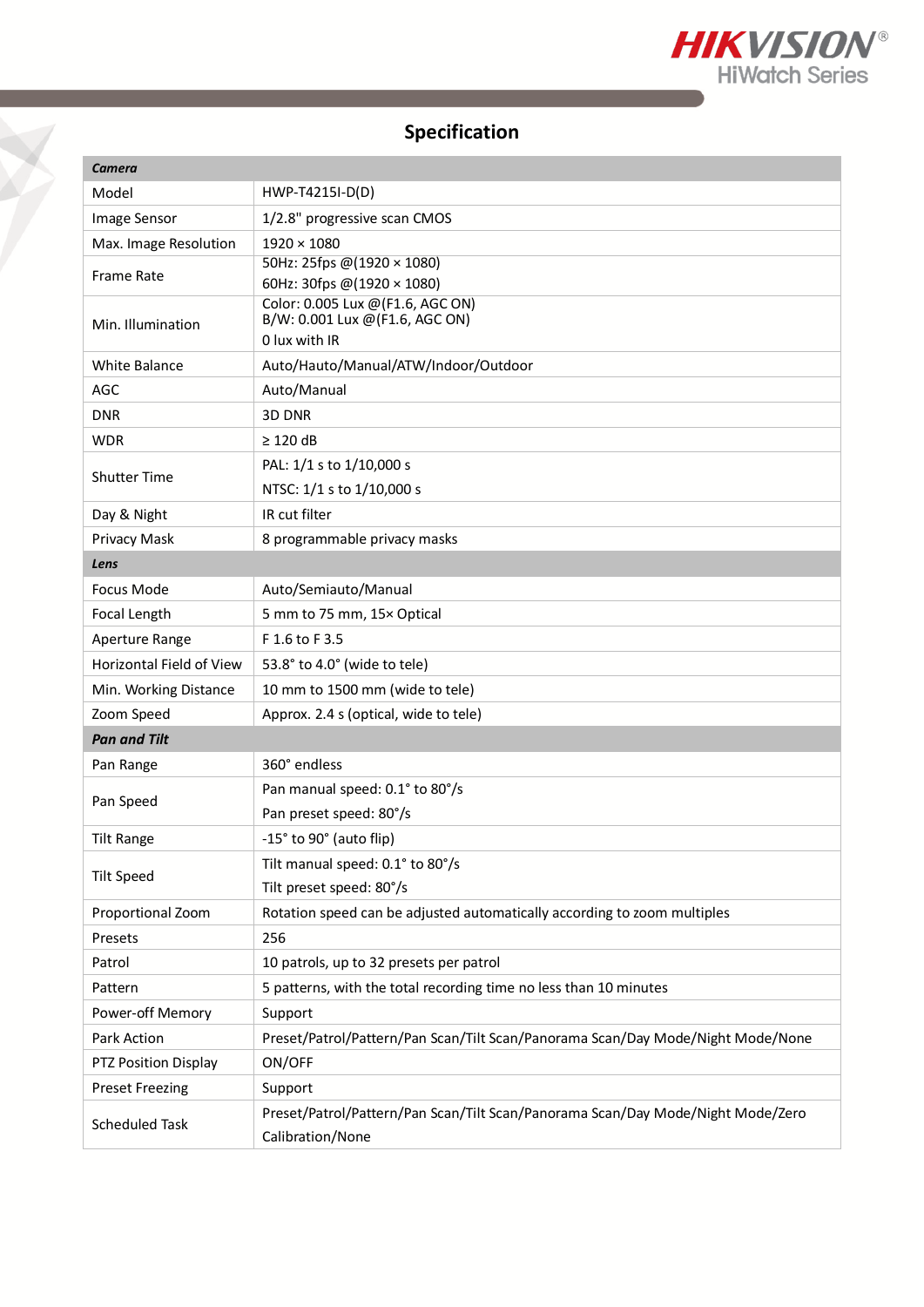

| <b>Infrared</b>         |                                                                                     |  |
|-------------------------|-------------------------------------------------------------------------------------|--|
| <b>IR Distance</b>      | Up to 100 m                                                                         |  |
| IR Intensity            | Automatically adjusted depending on the zoom ratio                                  |  |
| Input/Output            |                                                                                     |  |
| Video Output            | Switchable TVI/AHD/CVI/CVBS video output, (NTSC or PAL composite, BNC)              |  |
| RS-485 Interface        | Half-duplex mode<br>Self-adaptive HIKVISION, Pelco-P, Pelco-D protocol              |  |
| UTC function            | UTC protocol (or HIKVISION-C protocol in previous DVR)                              |  |
| General                 |                                                                                     |  |
| Menu Language           | English                                                                             |  |
| Power                   | 12 VDC<br>Max.20 W (IR: 7 W)                                                        |  |
| Working Temperature     | -30° C to 65° C (-22° F to 149° F)                                                  |  |
| <b>Working Humidity</b> | 90% or less                                                                         |  |
| <b>Protection Level</b> | IP66 standard (outdoor dome)                                                        |  |
|                         | TVS 4,000 V lightning protection, surge protection and voltage transient protection |  |
| Mounting                | Various mounting modes optional                                                     |  |
| Dimension               | $\varnothing$ 165.9 mm × 290 mm ( $\varnothing$ 6.5" × 11.4")                       |  |
| Weight (approx.)        | 2Kg (4.41lb.)                                                                       |  |